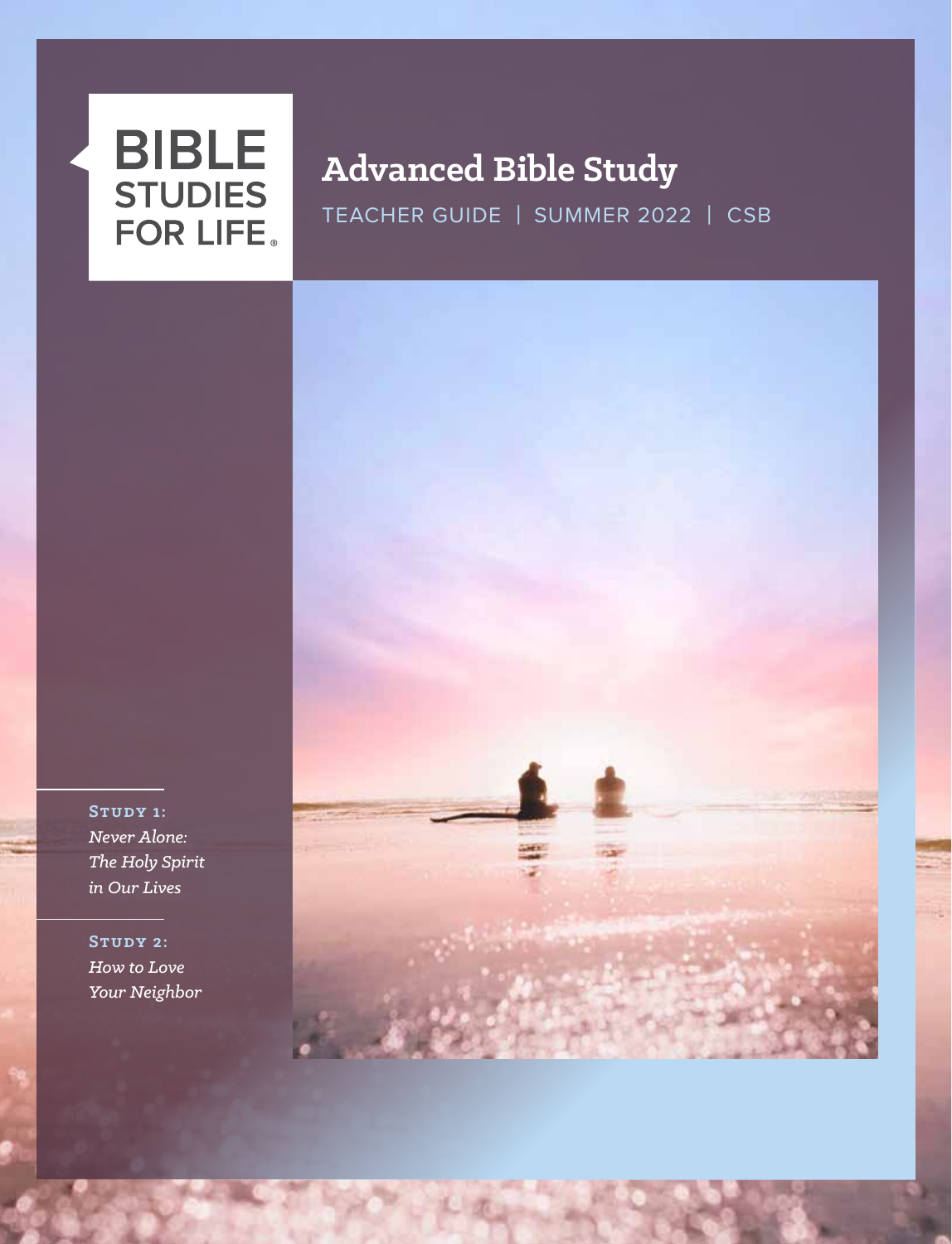# **LEADING SOMEONE TO THE GREATEST DECISION OF ALL**

One of the great joys of leading a group in Bible study is seeing group members deepen their walk with Christ. Everyone's walk with Christ begins with an initial decision to follow Him in repentance and faith. There may be people in your group who have not made that decision yet. Take advantage of your time with them to talk about becoming a Christian.

As you tell your own story about coming to Christ, share these key truths:

- 1. We are all sinners, and each of us needs to acknowledge before God that we are sinners. That acknowledgement involves repentance, which is a genuine turning from sin toward God. Refer to Romans 3:23; 6:23; and Acts 3:19.
- 2. The only way a person can receive the gift of forgiveness is by faith in Jesus as God's Son. Use verses like Acts 4:12; Ephesians 2:8-9; and John 14:6 when talking about faith in Christ.
- 3. Confessing your faith in Jesus Christ means confessing Him as Savior and Lord. Share Romans 10:9-10,13.

Invite the person to pray a prayer similar to this:

**"Dear God, I know I am a sinner. I believe Jesus died on the cross to forgive me of my sins. I'm sorry for all the wrong I've done and ask You to forgive me. I now accept Your gift of eternal life. Thank You for Your love, forgiveness, and a new life in Jesus Christ. From this day forward, I choose to follow You. In Jesus' name, Amen."**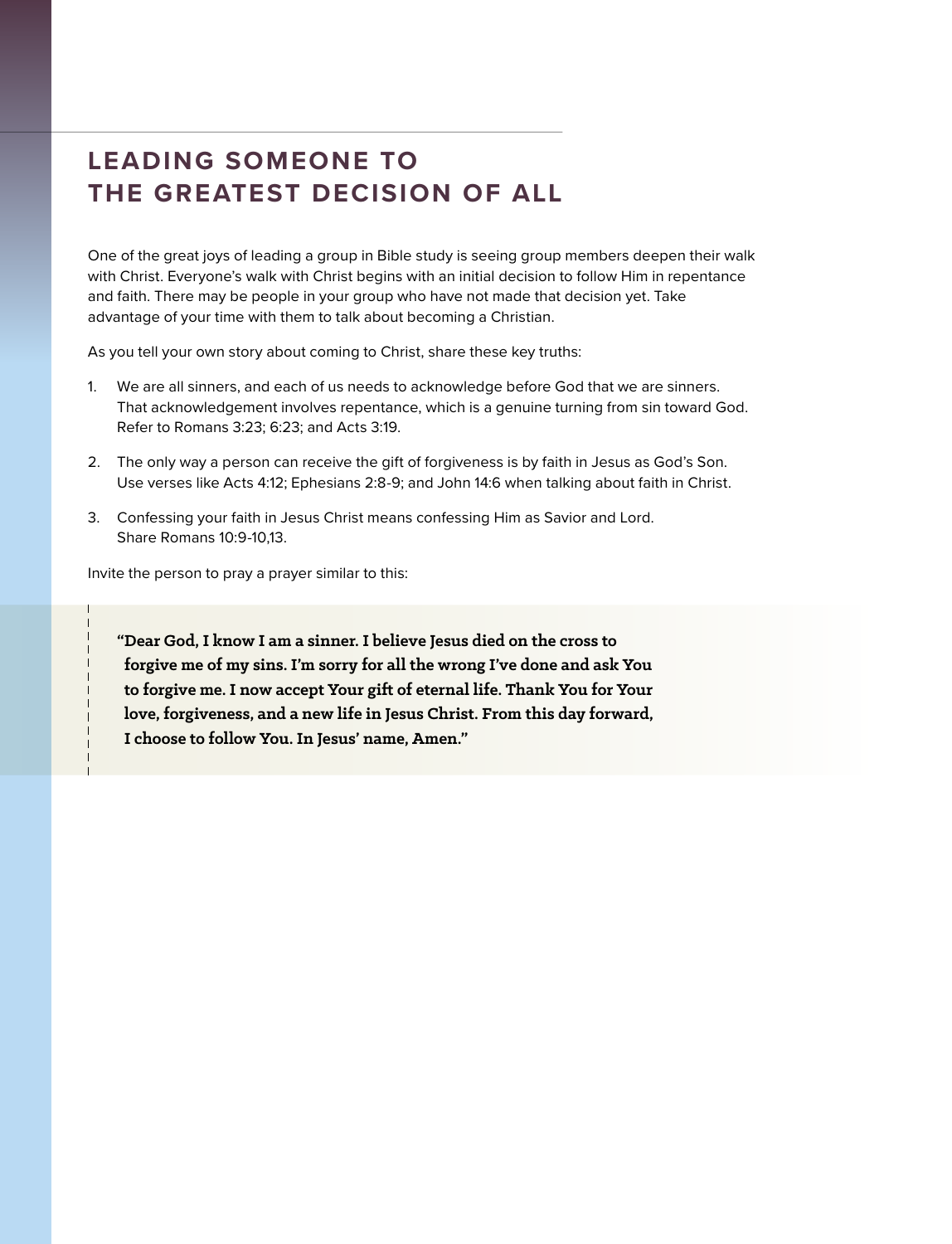# **TABLE OF CONTENTS**

|                      | <b>NEVER ALONE: THE HOLY SPIRIT IN OUR LIVES</b> |              |  |  |  |
|----------------------|--------------------------------------------------|--------------|--|--|--|
|                      | Suggested for<br>the week of                     |              |  |  |  |
|                      |                                                  |              |  |  |  |
|                      | June 5                                           | Session 1    |  |  |  |
|                      | June 12                                          | Session 2    |  |  |  |
|                      | June 19                                          | Session 3    |  |  |  |
|                      | June 26                                          | Session 4    |  |  |  |
| <b>SPECIAL FOCUS</b> |                                                  | Introduction |  |  |  |
|                      | July 3                                           |              |  |  |  |
|                      |                                                  |              |  |  |  |
|                      | July 10                                          | Session 5    |  |  |  |
|                      | July 17                                          | Session 6    |  |  |  |
|                      |                                                  | Article      |  |  |  |

How to Use . . . . . . . . . . . . . . . . . . . . . . . . . . . . . . . . . . . . . . . . . . . . . . . . . . . . . . . . . . . . . . . . . . . . . . . . . . . . . . 5

# **How to Love Your Neighbor**

|           |           | $Introduction \dots 38$ |  |
|-----------|-----------|-------------------------|--|
| July 24   | Session 1 |                         |  |
| August 1  | Session 2 |                         |  |
| August 8  |           |                         |  |
| August 15 |           |                         |  |
| August 22 |           |                         |  |
| August 29 |           |                         |  |
|           | Article   |                         |  |
|           |           |                         |  |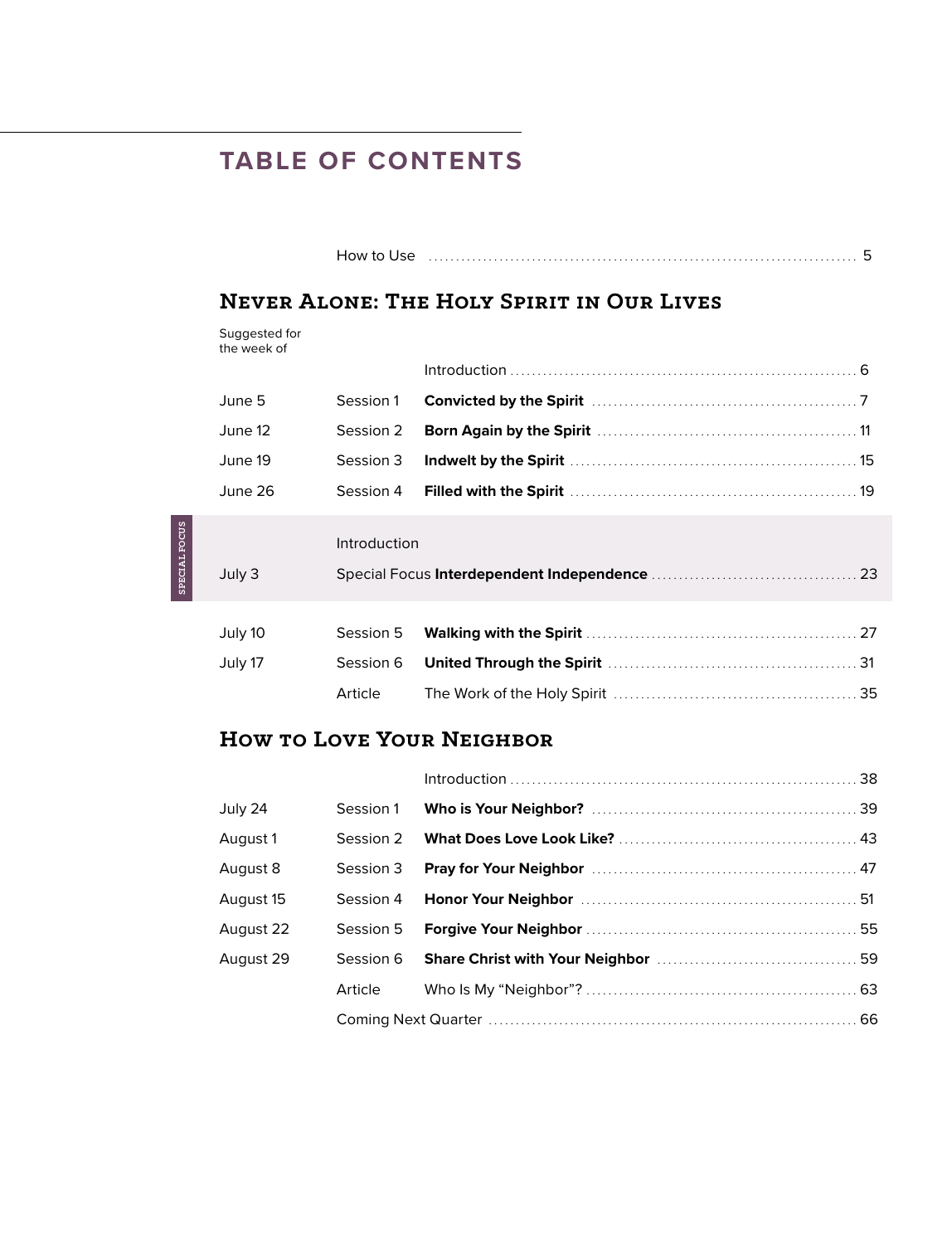# **DON'T MISS THIS!**

# **NEW!! eBook now available!!**

*Bible Studies for Life* is also available as an eBook. You can order a copy at **lifeway.com/bsflebook**.



#### **EXTRA!**

Every week, you'll find additional discussion questions and creative teaching ideas to help you tailor each session to the needs of your group. You'll also find links to magazine articles and the *Family Connection* page for parents. **www.BibleStudiesforLife.com/AdultExtra**

#### **Podcast**

Get free weekly insights for every session of *Bible Studies for Life: Adults* with our podcast. Each 20-minute episode will help you get the most out of your upcoming study. Listen at the gym, on the drive home, or wherever is best for you. Just search *Bible Studies for Life Adults* on your favorite podcast app to start listening today.

*Bible Studies for Life: Advanced Bible Study Teacher Guide*

Volume 9, Number 4 Summer 2022

Lynn H. Pryor Team Leader

Ken Braddy Director of Sunday School

Send questions/comments to: Content Editor by email to lynn.pryor@lifeway.com or mail to: *Bible Studies for Life: Advanced Bible Study Teacher Guide* One Lifeway Plaza Nashville, TN 37234

Or make comments on the web at www.lifeway.com.

Printed in the United States of America.

*Advanced Bible Study Teacher Guide* (ISSN: 2379-2779; Item 005768061) is published quarterly by Lifeway, One Lifeway Plaza, Nashville, TN 37234, Ben Mandrell, President. © 2021 Lifeway.

For ordering or inquiries, visit www.lifeway.com, or write Lifeway Customer Service, One Lifeway Plaza, Nashville, TN 37234-0113. For bulk shipments mailed quarterly to one address, email orderentry@lifeway.com, fax (615) 251-5933, or write to the above address.

We believe that the Bible has God for its author; salvation for its end; and truth, without any mixture of error, for its matter and that all Scripture is totally true and trustworthy. To review Lifeway's doctrinal guideline, please visit www.lifeway.com/doctrinalguideline.

CSB—All Scripture quotations are taken from the Christian Standard Bible®, Copyright 2017 by Holman Bible Publishers. Used by permission.

*Advanced Bible Study Teacher Guide* sometimes lists websites that may be helpful to our readers. Our staff verifies each site's usefulness and appropriateness prior to publication. However, website content changes quickly, so we encourage you to approach all websites with caution. Make sure sites are still appropriate before sharing them with participants, friends, and family.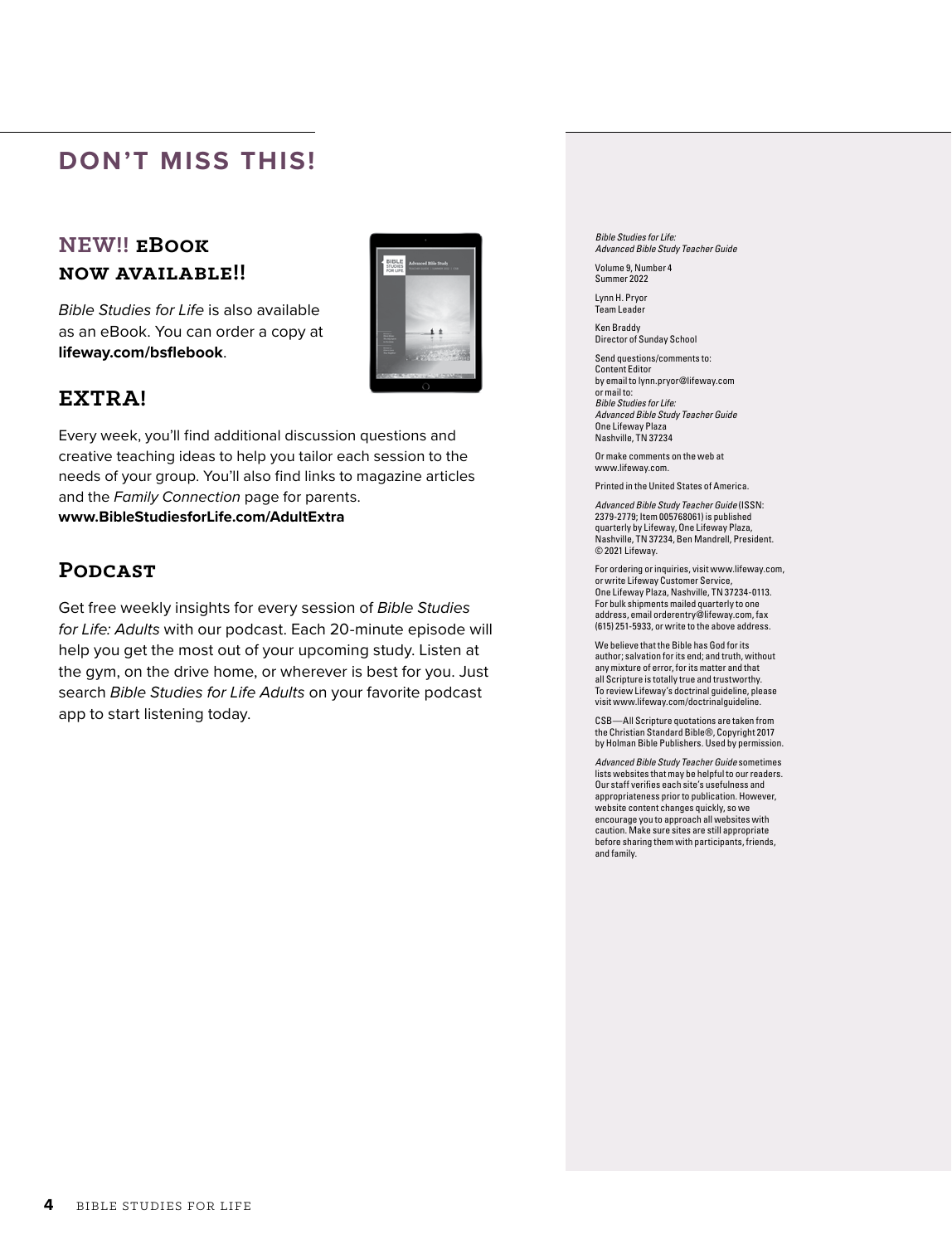# **HOW TO USE**

#### **What's Inside**

**Teaching Plan**—Each session has a two-page teaching plan. Use it in accordance with Advanced Bible Study, utilizing the teaching outline to guide your class through the passage and its key emphases as detailed in the Advanced Bible Study commentary. Engage class members by leading a discussion of key points, asking questions, and inviting their insights.

**Optional Idea**—We learn in a variety of ways. This additional teaching idea will encourage your class members to use different senses, enhancing their learning and deepening their understanding.

**Dig Deeper**—This is an illustration or fact not readily drawn from the passage that can add depth and meaning as you teach.

#### **Pray**

Because the Holy Spirit is the guide for your study, invite Him to show you how to "rightly divide the word of truth" as you teach your class. Read the Bible passage several times, asking the Holy Spirit to show you its meaning and application.

# **Prepare Your Class Members**

Encourage your class members to read Advanced Bible Study prior to class time. In addition, you may consult one of the following Personal Study Guides or commentaries:

- > Herschel Hobbs Commentary
- > Bible Studies for Life: Young Adult
- > Bible Studies for Life: Adult
- Bible Studies for Life: Senior Adult
- Bible Studies for Life: KJV Adult
- Bible Studies for Life: Daily Discipleship Guide

Some class members may prefer to read their book after class as a way to follow up and reflect on what they have learned and discussed.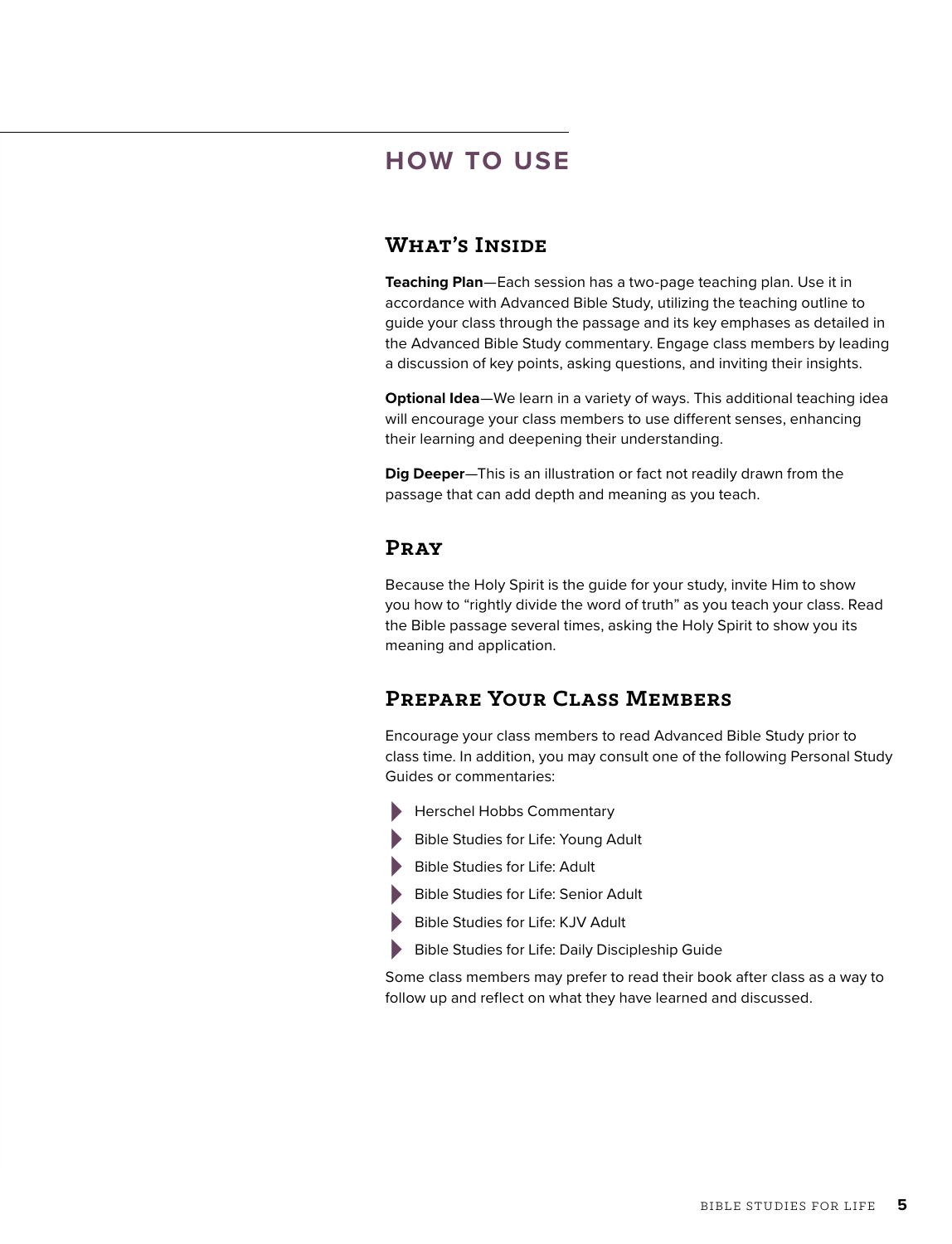# Introduction

# **Never Alone: The Holy Spirit in Our Lives**

The beauty of the Christian life is that we are never on our own. Just as we cannot save ourselves by our own power, we cannot live the Christian life in our own power. God comes to us through His Holy Spirit, leading us to faith in Christ and empowering us to walk daily in His strength.

#### **How This Study Supports the Discipleship Plan:**

**Seek God.** We seek God and come to know Him because His Holy Spirit is at work in us. He draws us into a relationship through our faith in Christ, and the Holy Spirit guides us to walk with Him.

# **Writers:**

**Leslie Hudson** wrote the Teaching Plans and Options for "Never Alone: The Holy Spirit in Our Lives." She is passionate about studying, knowing, teaching, and writing about God's Word. Leslie was educated at Belmont University as a musician by trade but finds herself wearing many hats these days: writer, homeschool mom, high school girls' Sunday school teacher, Women's ministry volunteer, and coffee connoisseur. She lives with her family in White Bluff, Tennessee.

**Don Coleman** wrote the Dig Deeper features for "Never Alone." Don is Associational Mission Strategist for Owen and Ten Mile Baptist Associations in the Kentucky Baptist Convention. He holds degrees from Southwest Baptist University (B.S.) and Mid-America Baptist Theological Seminary (M.Div., PhD). Don has traveled extensively in Ukraine and East Asia teaching Expository Preaching and Theology. He is married to Sherry, and they have four sons and five grandchildren. Both Don and Sherry have written devotions for Open Windows.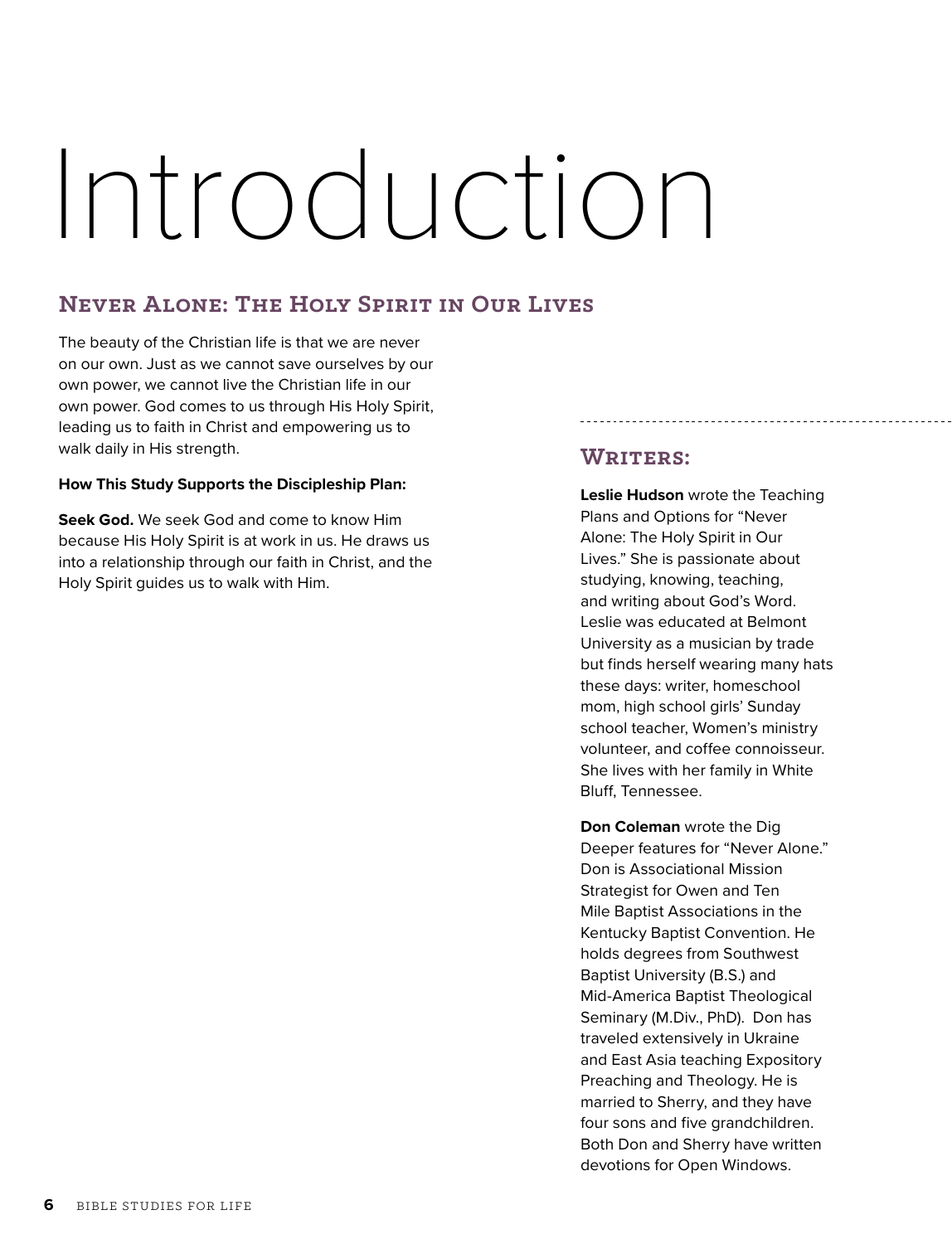# Bible Studies for Life  $\frac{1}{\alpha}$  $\overline{\phantom{0}}$  $H$  $S$ r u p i E S 4  $\circ$  $\uppi$  $I I I$

 $\overline{u}$ 

# **SESSION 1 Convicted by the Spirit**

# **The Point**

The Holy Spirit convicts of sin and points to the truth of salvation.

# **The Bible Meets Life**

There's no question that we are fallen, sinful people who have chosen to go our own way. We often excuse or rationalize our wrong behavior, but when the Holy Spirit reveals the truth to us, we can't escape the fact that we have sinned. God doesn't stop there. The Holy Spirit also convinces us of the truth of salvation. By His convicting work, we can't deny what He has shown us about ourselves and about Christ.

# **John 15:26-27; 16:7-15**

15:26 "When the Counselor comes, the one I will send to you from the Father—the Spirit of truth who proceeds from the Father—he will testify about me. 27 You also will testify, because you have been with me from the beginning.  $[$  ...  $]$ <sup>16.7</sup> Nevertheless, I am telling you the truth. It is for your benefit that I go away, because if I don't go away the Counselor will not come to you. If I go, I will send him to you. <sup>8</sup> When he comes, he will convict the world about sin, righteousness, and judgment:  $9$  About sin, because they do not believe in me;  $10$  about righteousness, because I am going to the Father and you will no longer see me;  $11$ and about judgment, because the ruler of this world has been judged. <sup>12</sup> "I still have many things to tell you, but you can't bear them now. <sup>13</sup> When the Spirit of truth comes, he will guide you into all the truth. For he will not speak on his own, but he will speak whatever he hears. He will also declare to you what is to come. <sup>14</sup> He will glorify me, because he will take from what is mine and declare it to you. <sup>15</sup> Everything the Father has is mine. This is why I told you that he takes from what is mine and will declare it to you.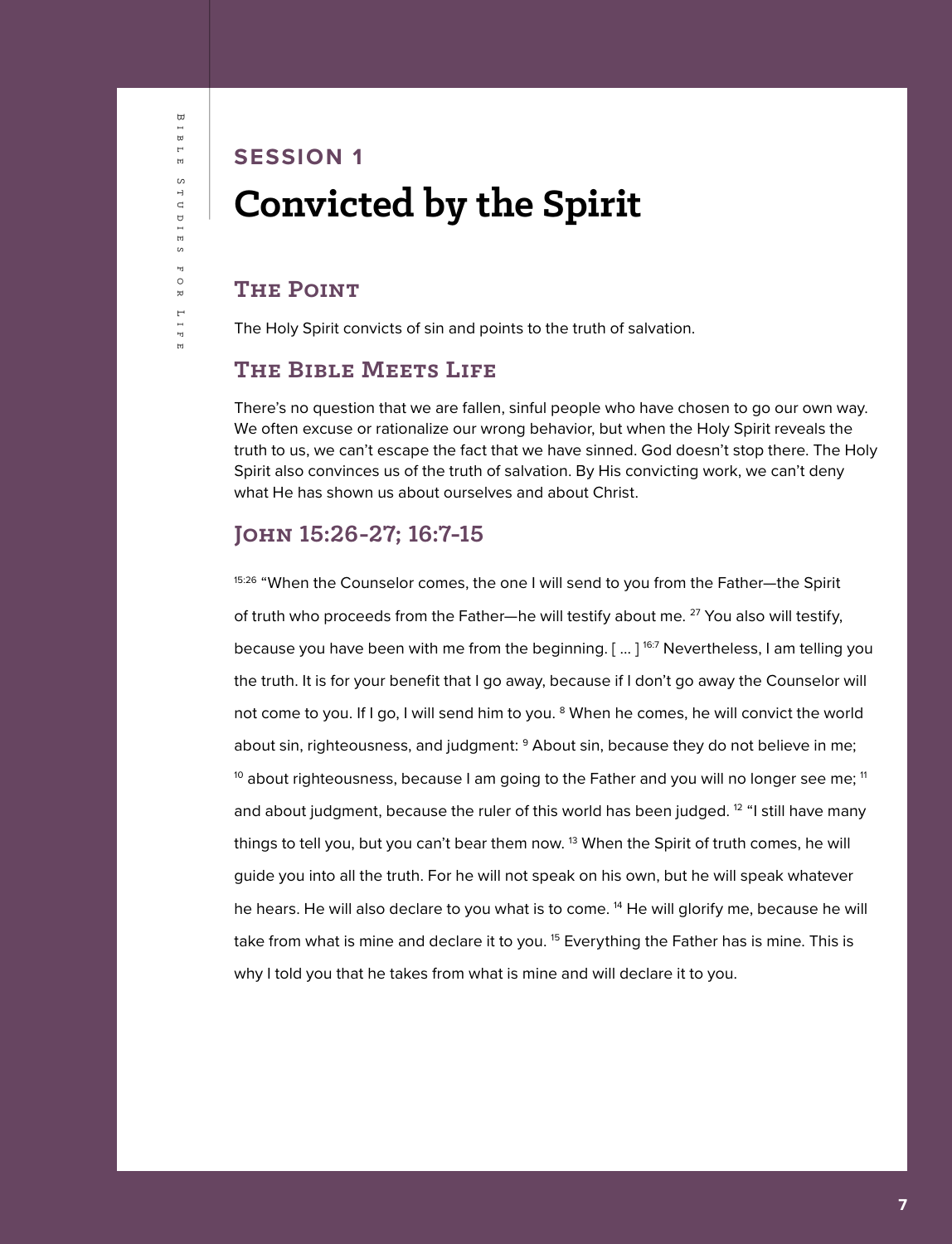# Session 1 **Teaching Plan**

# GET INTO THE STUDY

#### **OPENING QUESTION:** *What's something you've been convicted to do—or not do—lately?*

- > At different stages of life, we feel convicted to be healthier, become more financially responsible, be a better friend, follow through on parenting philosophies, and more.
- > If we're convicted through guilt or peer pressure, we don't often last long in our convictions.
- > However, when God's Holy Spirit convicts us, we see our sin and the truth of salvation. Display **Pack Item 1: Never Alone** poster to introduce the theme of the study and focus of this session.

# STUDY THE BIBLE

# **John 15:26-27**

## **Jesus sends the Holy Spirit to us.**

## *The Holy Spirit came from Jesus.*

- > Use The Setting (p. 8 in *Advanced Bible Study*) to show that Jesus was delivering His final words to His apostles just before His death.
- Describe how the disciples were certainly concerned: Jesus had just explained that He was leaving and they would be hated.
- > How does the Holy Spirit serve as our counselor in daily life?

## *The Holy Spirit testifies about Jesus.*

- Refer to the paragraph that begins "Jesus had ..." (p. 9 in *Advanced Bible Study*) to show how the disciples were uniquely qualified to testify about Jesus.
- Emphasize we do not testify alone; the Holy Spirit walks with us. Make copies of **Pack Item 2: The Holy Spirit** handout and distribute to students for your discussion.

# *The Holy Spirit helps us understand and remember.*

- > Use John 14:26 and 1 Corinthians 2:12 to emphasize that the Spirit empowers us to remember and understand; we are not dependent upon our own minds or memories.
- How do these verses encourage you when you feel overwhelmed?

# **John 16:7-11 The Holy Spirit convicts us of sin.**

#### *Jesus anchored His words to His truthfulness.*

- Direct students back to Jesus's words in 16:1-4, pointing to His honesty and candor. Jesus always spoke truth, even when it was hard to hear.
- > Guide students see the disciples didn't see how Jesus's departure was good, but He was truthful.

## *The Holy Spirit convicts about sin and righteousness.*

- > Use the paragraph that begins "The primary action ..." (p. 13 in *Advanced Bible Study*) to describe the word "convict" and how, although the Spirit's conviction is carried out in the world, it is for the benefit of the disciples.
- > Contrast sin and righteousness in the context of belief; point out that belief in Jesus's identity is required.
- > Say: False righteousness is not righteousness.

#### *The Holy Spirit convicts the world about judgment.*

- > Use the paragraph that begins "Judgment conjures ..." (p. 15 in *Advanced Bible Study*) to explain what is meant by "judgment."
- In what ways did the world mis-assess Jesus? In what ways have you mis-assessed Jesus?

## **See OPTIONAL IDEA on page 10 to discuss how Jesus reveals His truth.**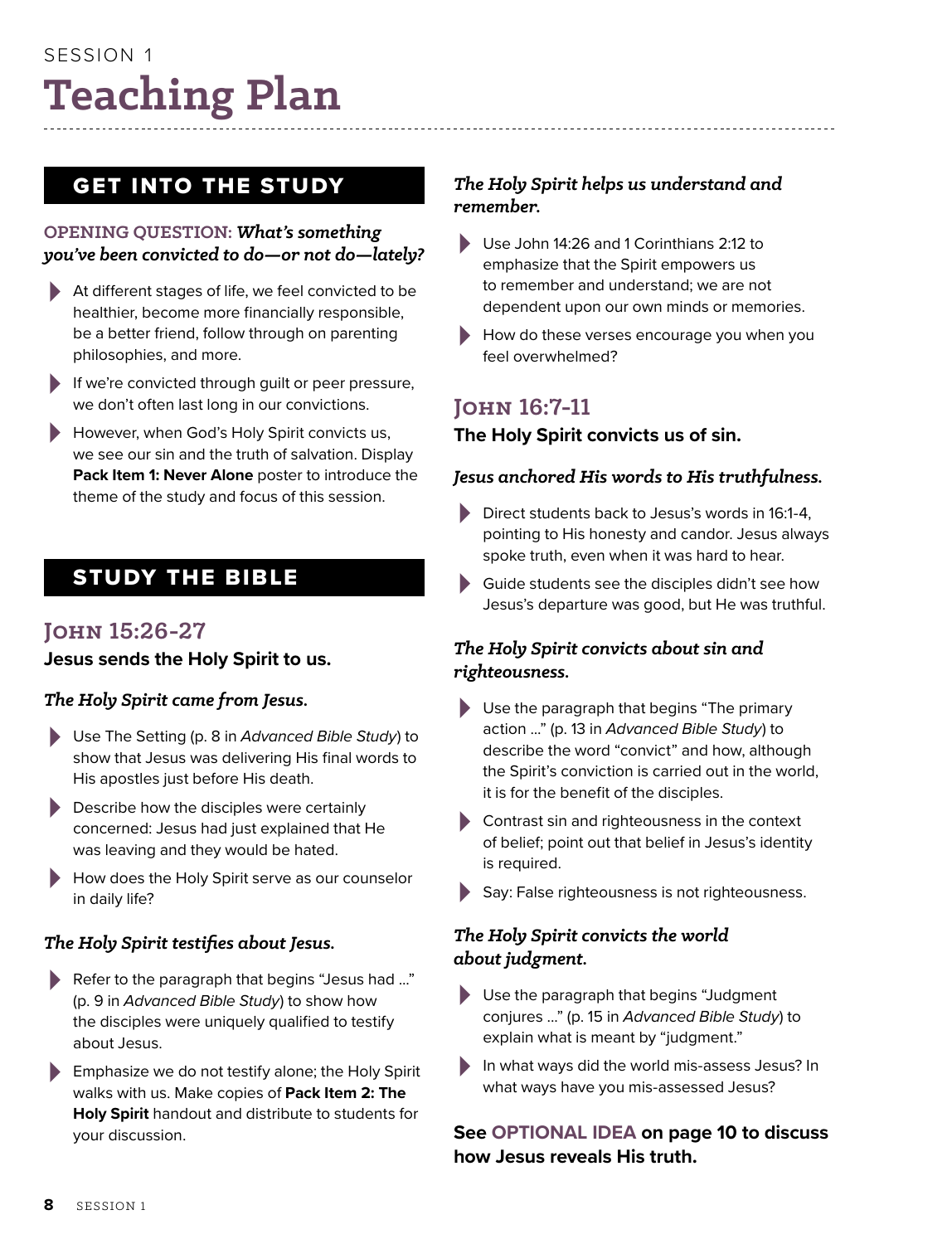# **My Teaching Notes My Teaching Notes**

#### **The Holy Spirit guides us in the truth.**

#### *The Spirit would reveal truth that Jesus had not fully explained.*

- > Use the paragraph that begins "Over the course ..." (p. 16 in *Advanced Bible Study*) to explain that Jesus told His disciples truth as they could bear it; they could depend on the Spirit to do the same.
- How did the disciples bear persecution through the days of the early church?

#### *Through the Spirit, we can know the ultimate truth of Christ.*

- > Explain the definition of "guide" by using the paragraphs that begin "Jesus further ..." (p. 17 in *Advanced Bible Study*).
- > Share that we can't know every truth about every topic but we can know the truth of Jesus through God's Word with the aid of the Spirit.
- > Emphasize that the Father, Son, and Spirit will all agree on what is truth.

# LIVE IT OUT

#### *How can we celebrate the conviction and revelation of the Spirit?*

- > When the Spirit convicts us of sin in our lives, we can celebrate that He is with us and living in us.
- > When we understand a biblical truth or when a Scripture comes alive after we've known it for years, we should praise God that the Spirit's work is alive and well in our lives.
- Each time we hear that a friend, family member, acquaintance, or stranger has come to salvation, we rejoice: the Holy Spirit is working in a world regardless of culture or evil.

#### **Share the story from DIG DEEPER on the next page.**

| Pack Item 1                                                                                                                                                                                                                                                                                   |
|-----------------------------------------------------------------------------------------------------------------------------------------------------------------------------------------------------------------------------------------------------------------------------------------------|
| Never Alone:                                                                                                                                                                                                                                                                                  |
| The Holy Spirit<br>in Our Lives                                                                                                                                                                                                                                                               |
| CONVICTED BY THE SPIRIT                                                                                                                                                                                                                                                                       |
| John 15:26-27; 16:7-15<br><b>BORN AGAIN BY THE SPIRIT</b><br>John 3:1-8,14-17                                                                                                                                                                                                                 |
| <b>INDWELT BY THE SPIRIT</b><br>Romans 8:9-17                                                                                                                                                                                                                                                 |
| FILLED WITH THE SPIRIT<br>Ephesians 5:8-21                                                                                                                                                                                                                                                    |
| <b>&gt; WALKING WITH THE SPIRIT</b><br>Galatians 5:16-25                                                                                                                                                                                                                                      |
| <b>INITED THROUGH THE SPIRIT</b><br>1 Corinthians 12:4-14                                                                                                                                                                                                                                     |
| -•—⊞                                                                                                                                                                                                                                                                                          |
| Pack Item 2                                                                                                                                                                                                                                                                                   |
| THE HOLY SPIRIT                                                                                                                                                                                                                                                                               |
| The Holy Spirit is the third Person of the Trinity, alongside God the Father and God<br>the Son. Through the Holy Spirit, God acts, reveals His will, empo<br>es individuals.<br>and discloses His personal presence. We read about the Holy Spirit in both the Old and<br>New Testaments.    |
| - The Holy Spirit was present for the<br>· The Holy Spirit cultivates Christian<br>creation of the world (Gen. 12).<br>character and comforts believers<br>(114, 112)                                                                                                                         |
| the Bible (2 Pet. 121; 2 Tim. 336).<br>. The Holy Spirit is our Counselor,<br>giving us godly wisdom so that we are<br>The Holy Spirit convicts each person of<br>repared for whatever situation we face<br>his or her sin (John 167-18).<br>(5a, 112)                                        |
| The Holy Spirit indwells each Christian<br>. The Holy Spirit gives us the pow<br>nt he or she is saved (Gal. 4:6;<br>due :<br>need to serve the Lord and share the<br>Tph. 113-141<br>gospel (Acts 1/6).<br>The Holy Spirit helps us to understand<br>* The Holy Spirit equips the church for |
| the truth of God's Word (LCor. 212-M).<br>ministry by bestowing each Christian<br>John 14:20)<br>with one or more spiritual gifts by<br>which they serve God (I Cor. 124-13).<br>. The Holy Spirit is our advocate before<br>the Father and helps us to resist sin<br>$0$ John 2.0.           |
|                                                                                                                                                                                                                                                                                               |
|                                                                                                                                                                                                                                                                                               |
|                                                                                                                                                                                                                                                                                               |